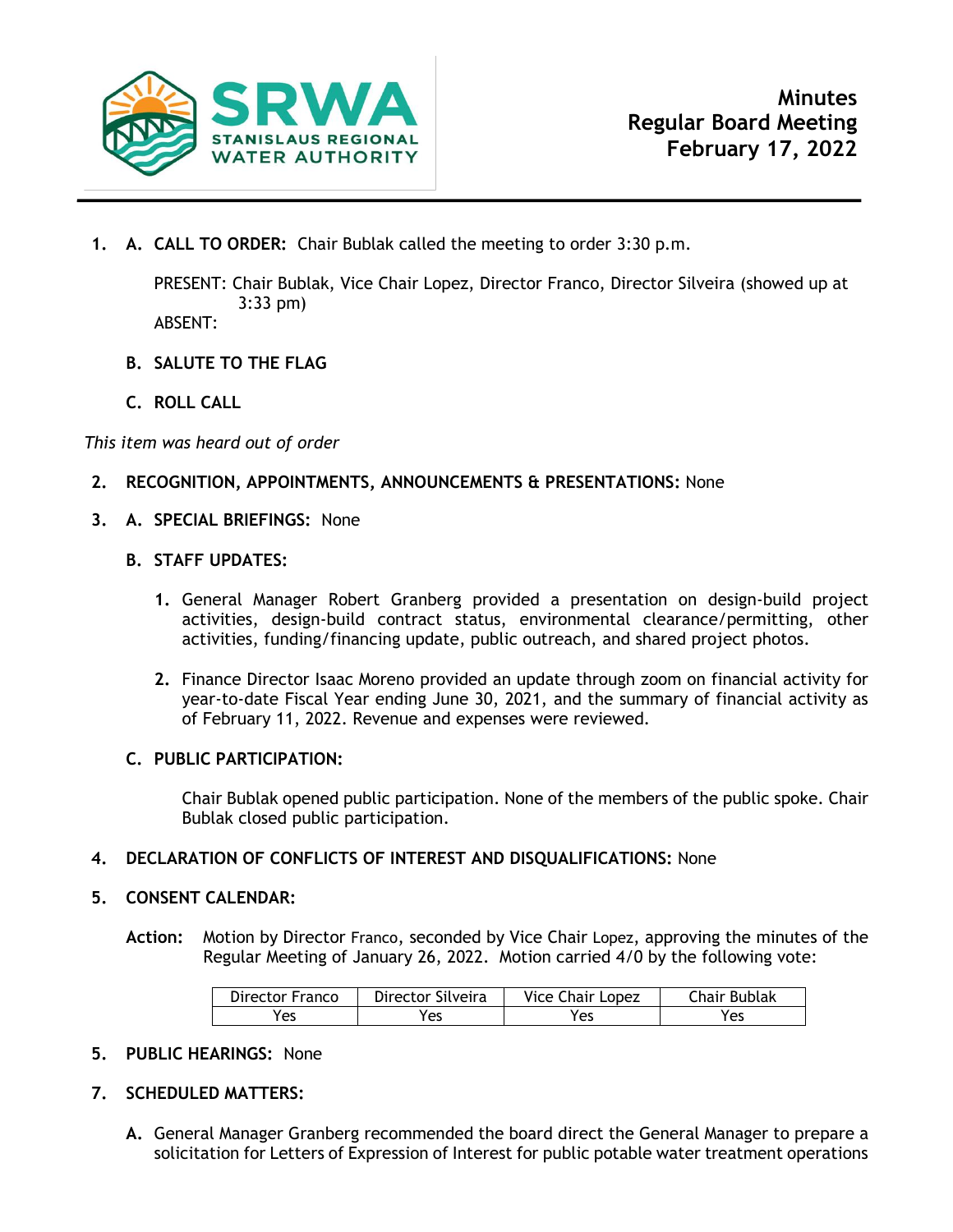and maintenance staffing for the Regional Surface Water Supply Project water treatment plant and distribution facilities

Chair Bublak opened public participation. No one spoke. Chair Bublak closed public participation.

The Board discussed on having more options than the two agencies provided, MID and SSJID, utilize all the resources that may be available in the central valley region or statewide to avoid any cost increases to the ratepayers. The board asked for the letter to be in an RFQ or RFI format that included specifics to operations and cost/resource sharing. The Board requested to make available the responses from the agencies. General Manager indicated a draft letter would be prepared for the Board to review before distributing on a special meeting on March  $7<sup>th</sup>$ , 2022, at 4:00 PM.

- **Action:** Motion directing the General Manager to prepare a solicitation for Letters of Expression of Interest for public potable water treatment operations and maintenance staffing for the Regional Surface Water Supply Project water treatment plant and distribution facilities. (*Motion failed due to lack of votes)*
- **Action:** Motion by Chair Bublak, seconded by Vice Chair Lopez, Directing the General Manager to prepare a solicitation for Letters of Expression of Interest for public potable water treatment operations and maintenance staffing for the Regional Surface Water Supply Project water treatment plant and distribution facilities to be reviewed on March  $7<sup>th</sup>$ , 2022, at 4:00 pm before distribution. Motion carried 4/0 by the following vote:

| Director Franco | Director Silveira | <b>Vice Chair Lopez</b> | Chair Bublak |
|-----------------|-------------------|-------------------------|--------------|
| 'es             | 'es               | Yes                     | Yes          |

**B.** General Manager recommended the board approve SRWA staff positions and salary structure. General Manager Granberg presented an overview of the employee benefits, medical, dental, vision, life insurance, long and short-term disability, risk management, insurance plans offerings and cost between SDRMA and ACWA JPIA, StanCERA retirement, project activities and recruiting schedule. ACWA JPIA was suggested by General Manager Granberg as the preferred provider. Rick Santos, from Stancera, was available to answer questions through zoom.

The board discussed about using an annuitant as a temporary basis to fill in a vacant position or to fill in a position quickly. Rick Santos responded that it will not be a problem. Chair Bublak asked on how the probationary period be handled for employees. General Manager Granberg said that would be included in the employee handbook development.

Chair Bublak opened public participation. No one spoke. Chair Bublak closed public participation.

**Action: Resolution 2022-003** Motion by Director Silveira, seconded by Vice Chair Lopez, to approve and authorizing the General Manager to sign the Joint Powers Agreement creating the Association of California Water Agencies Joint Powers Insurance Authority and authorizing participation in related insurance and employee benefits programs. Motion carried 4/0 by the following vote: